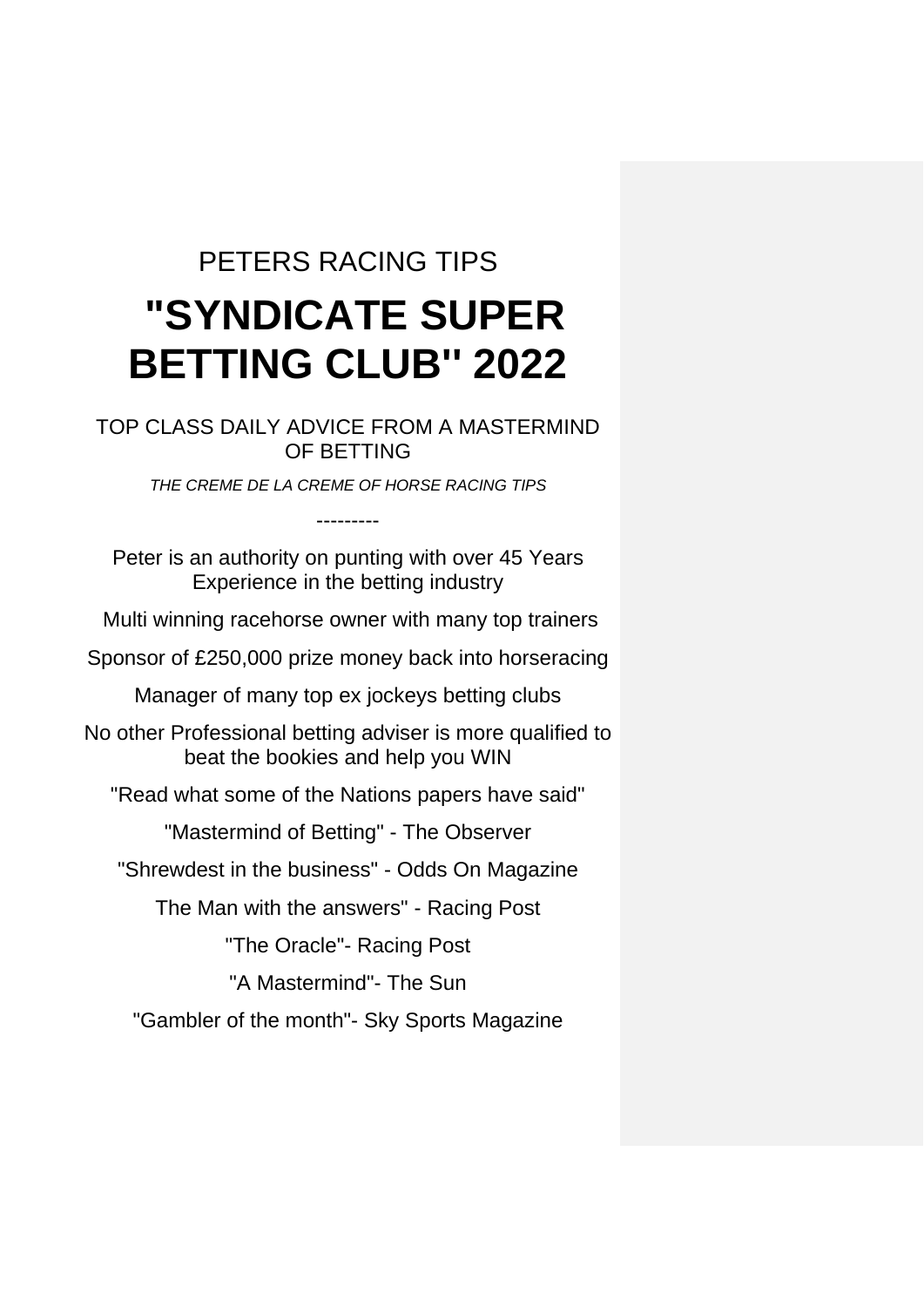"Odds King"- Racing Post

Plus many more

proven credentials

### **Peter has tipped over 20,000 winners to his clients**

This Years Hundreds of Big Winners **Include** 

 $16/1 + 33/1 + 25/1 + 20/1 + 18/1 + 14/1 +$ 12/1 + 10/1 etc etc

Plus 200/1 and 1500/1 + 100/1 + 66/1 + 50/1 + 40/1 + 33/1 etc etc Multi Bets Wins!

> *+ OVER 750 WINNING BETS ON YOUTUBE IN THE PAST YEAR! AVERAGE PRICE OF 15/2 STRIKE RATE 40% MASSIVE PROFITS*

*WELL OVER 750,000 VIEWS!*

THE SYNDICATE SUPER CLUB 2022 IS OPEN NOW!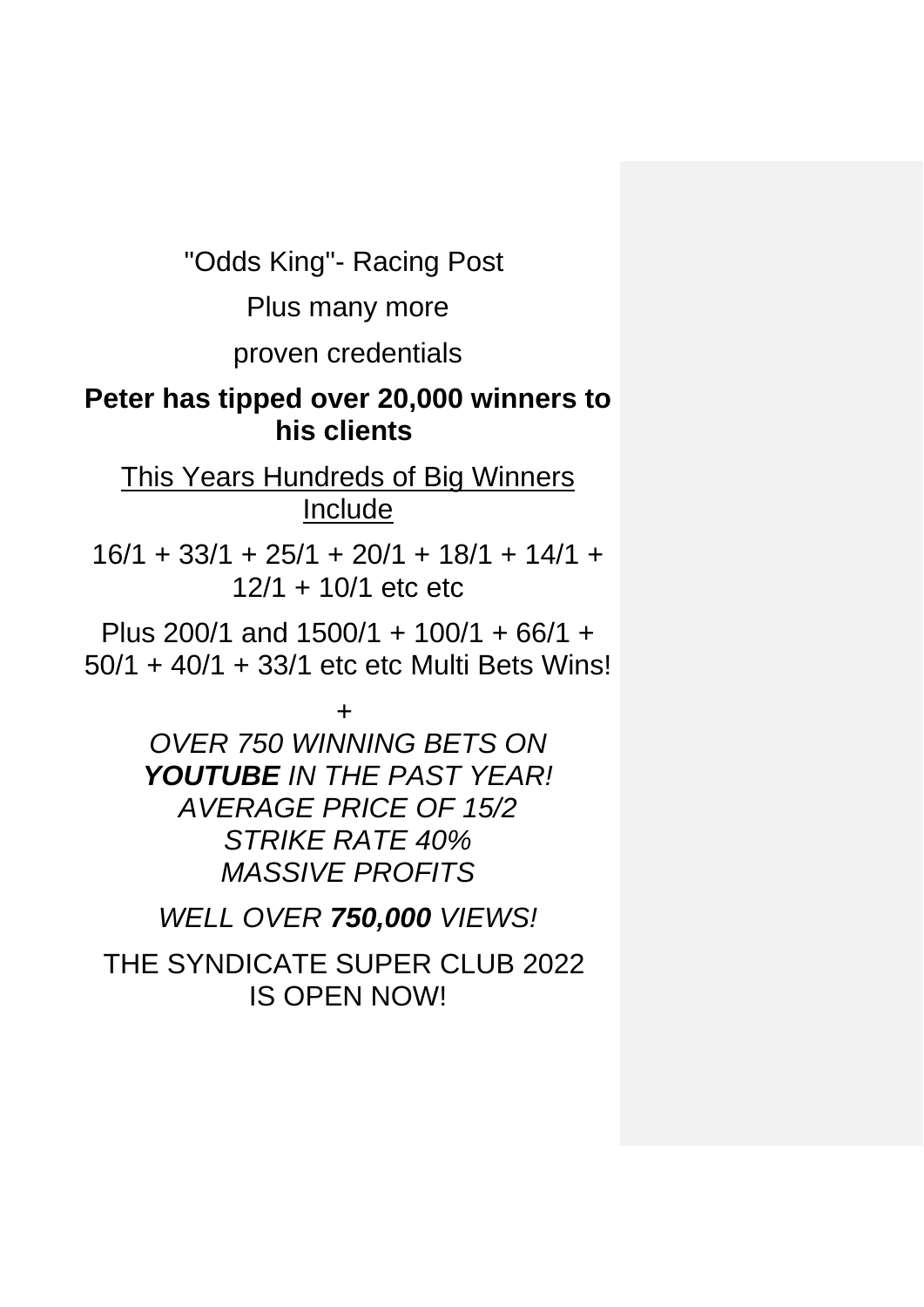Places are **limited** and will soon be at capacity you need to register your space asap to avoid missing out!

PETER IS GIVING YOU THE CREME DE LA CREME OF BETTING INFORMATION

BETWEEN1-3 SELECTIVE PETER SUPERCLUB BETS DAILY ON BIG PRICED HORSES AVERAGE PRICE 7/1 PLUS TOP SECRET LATE EXTRA INFORMATION BETS **FREE OF CHARGE** INCLUDED IN YOUR MEMBERSHIP AT **NO EXTRA COST** WAIVING

**Commented [U1]:**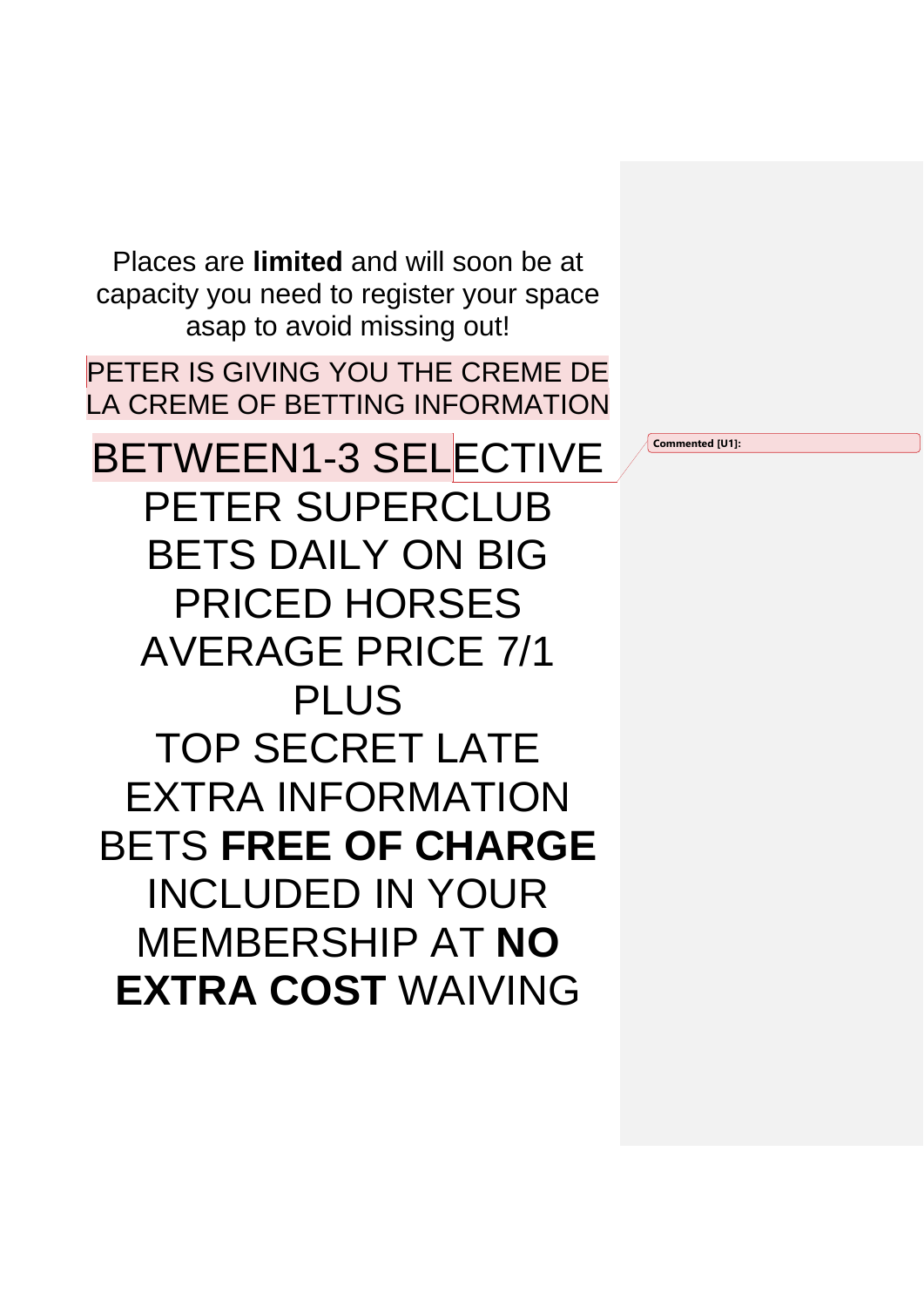ALL £5 OR £10 DAILY FEES WHICH ARE SOLD ON YOU TUBE-SAVING YOU A FORTUNE! ALL INFORMATION AND BETS ARE ON A SECURE MEMBERS WEBSITE WITH YOUR OWN UNIQUE PASSWORD THE MAIN SYNDICATE 1-3 (on average) DAILY BETS ARE LISTED ON THE MEMBERS TIPS AREA ON THE WEBSITE AT **6PM** NIGHTLY FOR RACING THE FOLLOWING DAY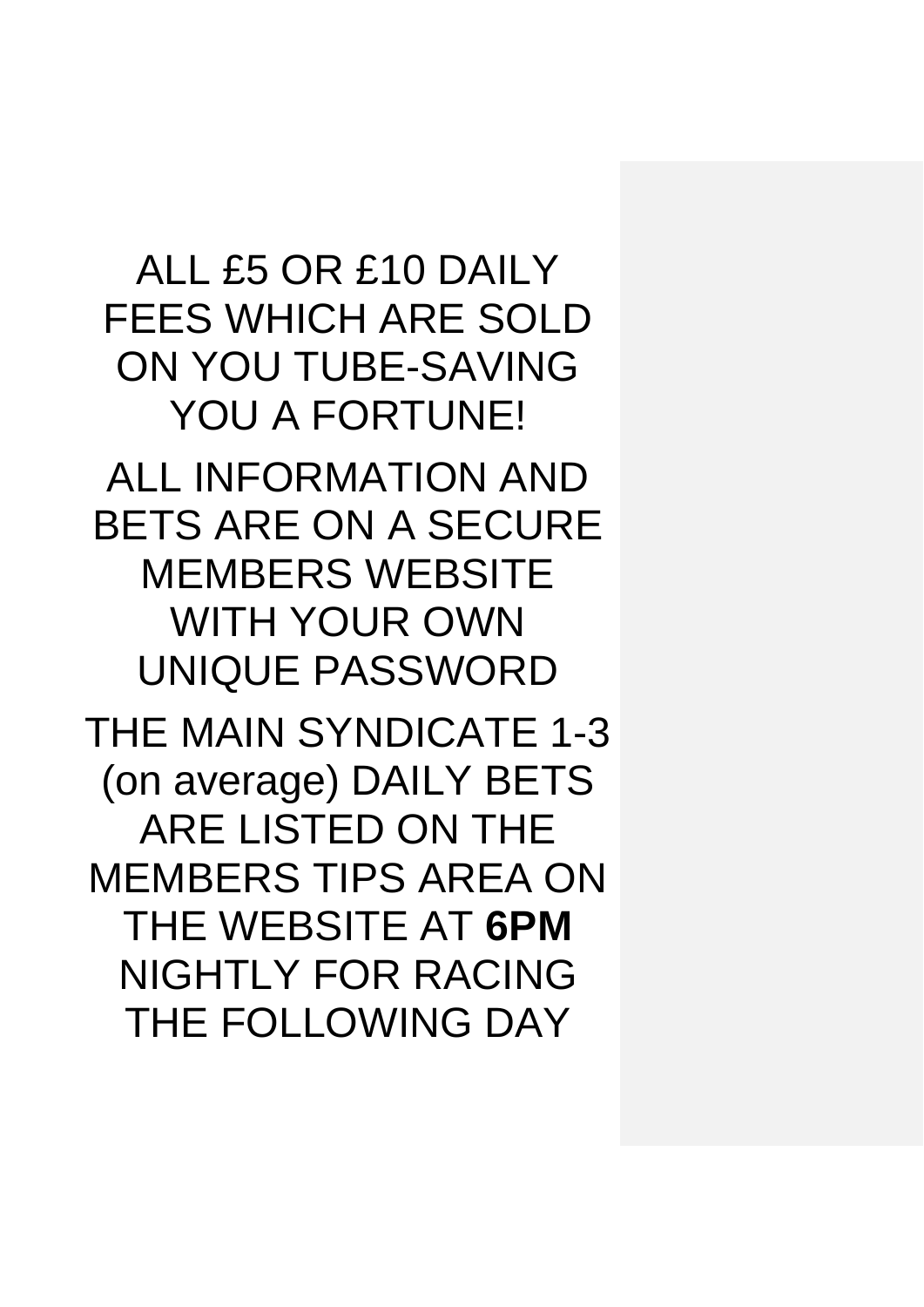# GIVING YOU AMPLE TIME TO GET THE BEST ODDS AND GET YOUR BETS ON... AND THEN AT **10.30AM** FOR THE LATE EXTRA BETS IN THE MORNING

If you need assistance with joining, or are unsure of anything please do not hesitate to contact Peter on the unique **Peters Racing Tips Members Hotline** which is **07716 524 924** or WhatsApp by adding Peter to your phone contacts list (Peters Racing Tips)

#### **Joining is easy!**

By Bank to Bank Transfer payable to Peter personally

Bank details for payment are as follows:

#### **LLOYDS BANK Sort Code 30-64-18 Account 41737860 Payable :MR PETER SANDROVITCH**

Please note, NO credit card payments are available & this membership is only available direct with Peter **Sandrovitch**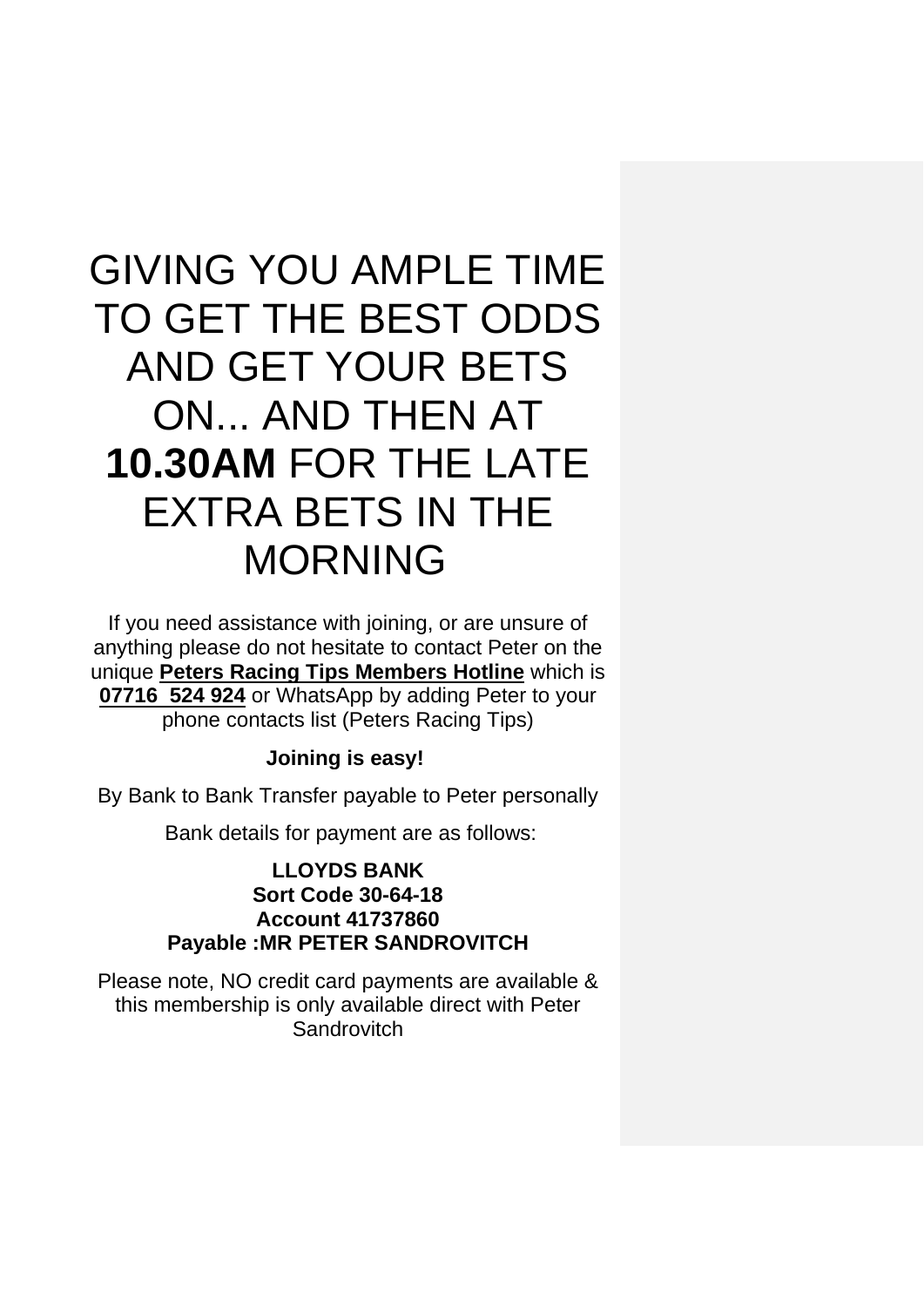If you wish to send cash, cheque or postal orders to...

**Peter Sandrovitch SUITE 108 CITY HOUSE 131 FRIARGATE PRESTON LANCASHIRE PR1 2EF**

Once you have made payment please then send an email informing of confirmation, along with your Full Name, Mobile Telephone Number, and Email address to [Petersracingtips@gmail.com,](mailto:Petersracingtips@gmail.com) once email is received, you will be sent your membership details and you will be confirmed in the Club and ready for action and the exciting year ahead....if you wish to also be into the WhatsApp list to receive extra **FREE** tips and info, add **Peter Racing Tips Hotline Number (07716 524 924)** to your phone contacts.

### **AMAZING VALUE**

.

## **\*14 months Full Syndicate Superclub TO JAN 2023 Membership\***

**\*Commenced Nov 1st\***